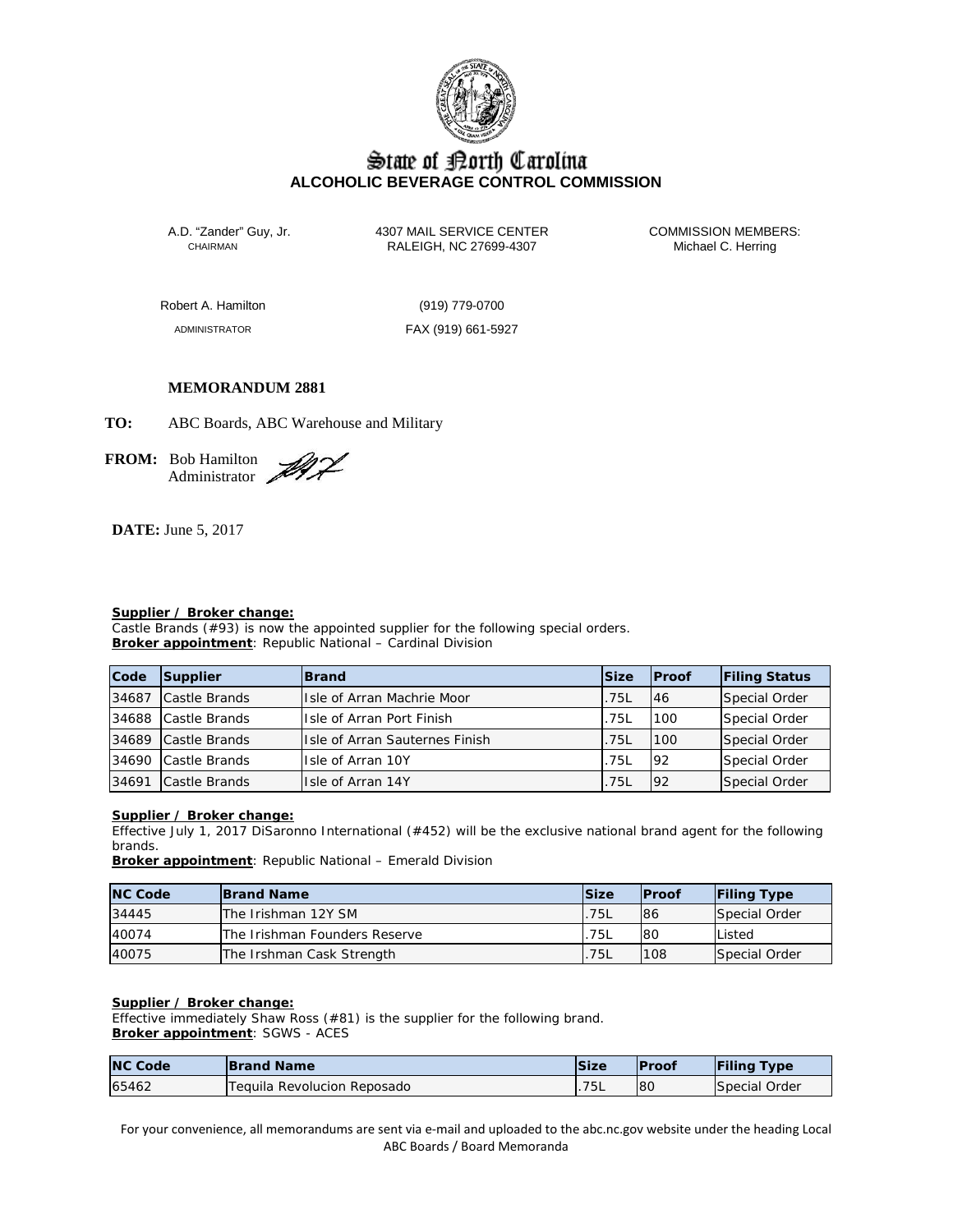# **Filing Status Change:**

Code 00602 Plantation Grand Reserve 5Y Rum (3 bottles per case) changed from a boutique item to a regular listed item effective immediately.

| Code | Supplier | <b>Brand</b>                                                                     | <b>RBP</b> | <b>Size</b> | <b>Case Cost</b> | <b>Filing Status</b> |
|------|----------|----------------------------------------------------------------------------------|------------|-------------|------------------|----------------------|
|      |          | 47289   Deutsch Family W&S (12)   Plantation Grand Reserve 5Y Rum   24.95   .75L |            |             | 157.94           | Listed               |

# **Bottles Per Case change:**

Effective immediately Code 63561 Pallini Limoncello changed from 12 bottles per case to 6.

Cases per pallet: 112

| Code  | Supplier      | <b>Brand</b>       | <b>RBP</b> | <b>Size</b> | <b>Case Cost</b> | <b>Filing Status</b> |
|-------|---------------|--------------------|------------|-------------|------------------|----------------------|
| 63561 | Castle Brands | Pallini Limoncello | 24.95      | .75L        | 177.84           | Listed               |

#### **Bottles Per Case change:**

Effective immediately Code 34716 Wasmund's changed from 12 bottles per case to 6. Cases per pallet: 84

| Code Supplier                         | <b>Brand</b> | <b>RBP</b>  | <b>Size</b> | <b>Case Cost</b> | <b>Filing Status</b> |
|---------------------------------------|--------------|-------------|-------------|------------------|----------------------|
| 34716 Copper Fox Distillery Wasmund's |              | 44.95 1.75L |             | 142.28           | Listed               |

#### **Price change:**

Effective immediately NC distillery Tryon Backdoor Distillery lowered pricing on Code 66498 White Oak Mountain Spirits. 12 bottles per case. Retail price 12.95.

|      | Splitts. IZ DOITIES DEI CASE. RETAIL DITCE 12.70. |                                                            |            |      |       |                              |
|------|---------------------------------------------------|------------------------------------------------------------|------------|------|-------|------------------------------|
| Code | Supplier                                          | <b>Brand</b>                                               | <b>RBP</b> |      |       | Size Case Cost Filing Status |
|      |                                                   | 66498 Tryon Backdoor Distillery White Oak Mountain Spirits | 12.95      | .75L | 80.61 | <b>IListed</b>               |

#### **Brand name change:**

Effective immediately Pernod Ricard modified Martelle VS by adding Single Distillery to the brand name. Pricing remains the same

| Code | <b>IBrand</b>                                               | <b>UPC</b> | <b>ISCC</b>    | <b>CPP</b> | <b>IFiling Status</b> |
|------|-------------------------------------------------------------|------------|----------------|------------|-----------------------|
|      | 51270 Martelle VS Single Distillery .75L                    | No change  | 10080432111403 | 166        | Listed                |
|      | [51272   Martelle VS Single Distillery .375L   080432400784 |            | 10080432111410 | 108        | Listed                |

#### **UPC/SCC change:**   $Effoothio$  immediately

|       | Ellective Infinediately |             |                 |                             |      |                      |  |  |  |  |
|-------|-------------------------|-------------|-----------------|-----------------------------|------|----------------------|--|--|--|--|
| Code  | <b>Supplier</b>         | lBrand      | <b>INew UPC</b> | <b>INew SCC</b>             | Size | <b>Filing Status</b> |  |  |  |  |
| 46641 | Sazerac Co.             | IFris Vodka |                 | 088004026127 10088004026124 | 75L  | Listed               |  |  |  |  |

#### **SPA correction:**

Reminder SPA correction for May/June

| Code | <b>Brand</b>                         | <b>Current CCLB</b> | <b>ISPA</b>   | $\vert$ May / June CCLB | <b>June Retail Price</b> |
|------|--------------------------------------|---------------------|---------------|-------------------------|--------------------------|
|      | 34454 The Glenlivet Founders Reserve | 273.92              | 151.55 222.37 |                         | 34.95                    |

For your convenience, all memorandums are sent via e-mail and uploaded to the abc.nc.gov website under the heading Local ABC Boards / Board Memoranda